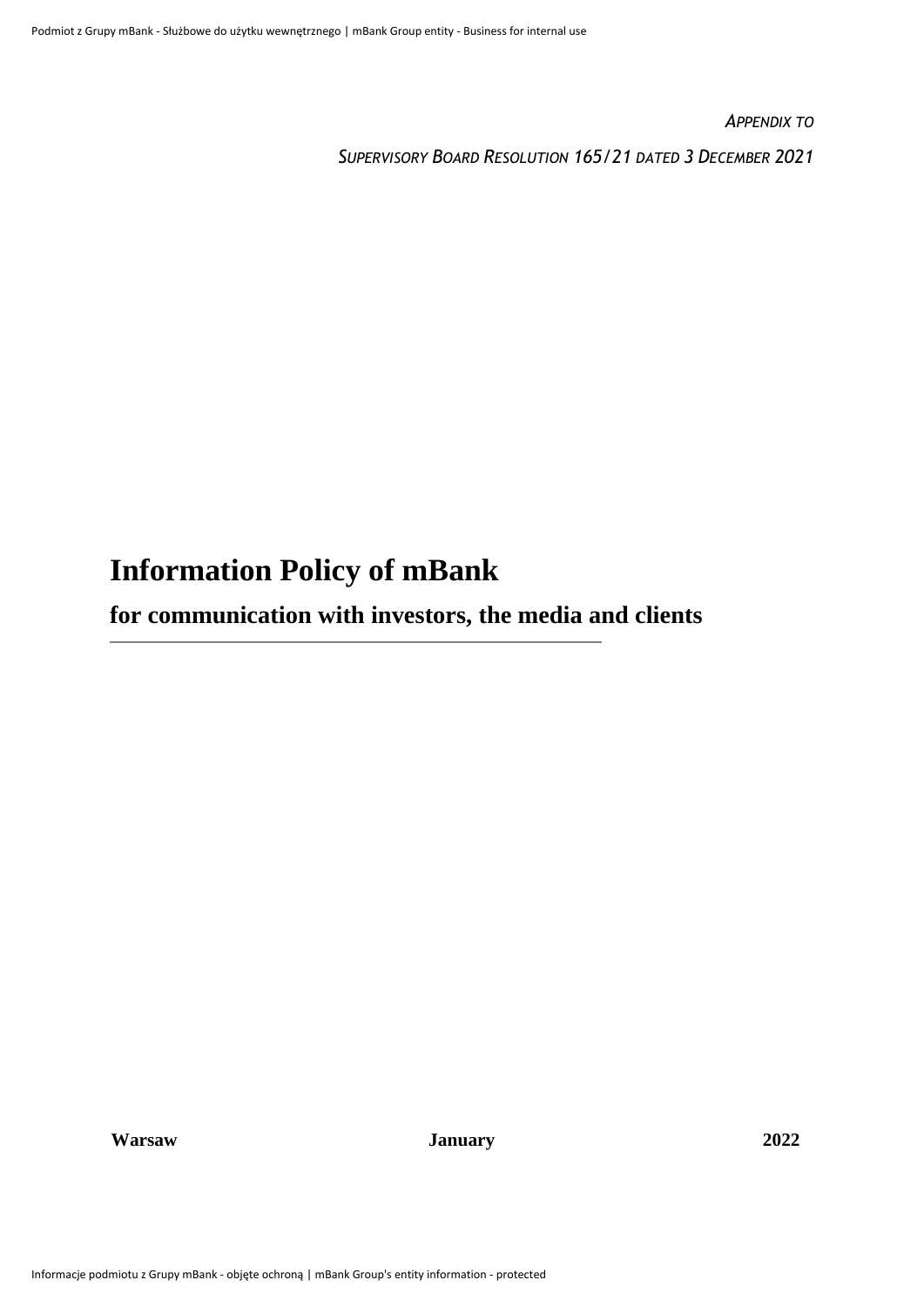## **Table of contents**

| 3.1              | Communication with investors and other capital market participants5 |  |
|------------------|---------------------------------------------------------------------|--|
| 3.2              |                                                                     |  |
| 3.3 <sup>2</sup> |                                                                     |  |
|                  |                                                                     |  |

**Annex:** Scope of information to be disclosed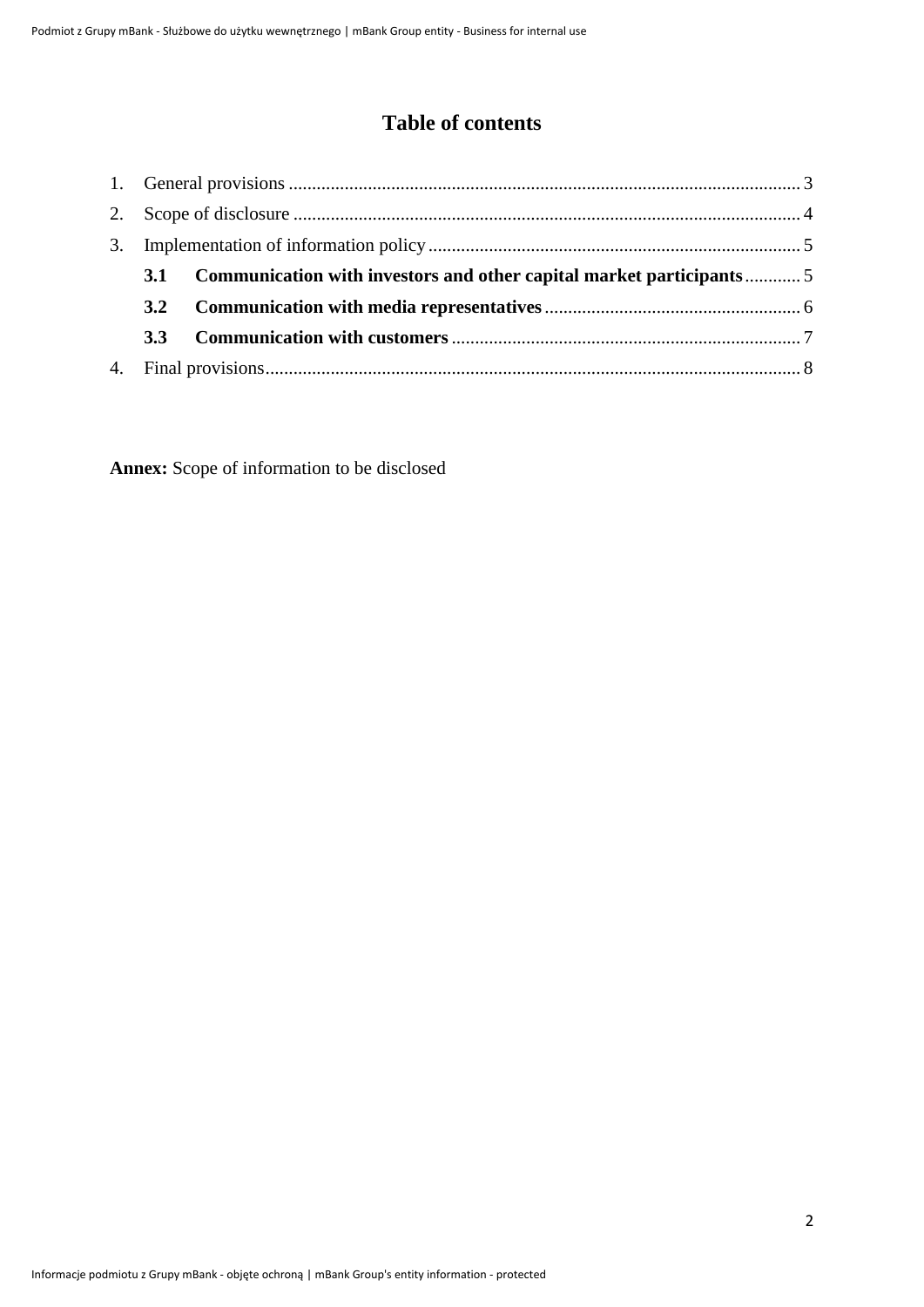## **1. General provisions**

#### § 1.

- <span id="page-2-0"></span>1. mBank S.A. ("bank"), as a public trust institution, pursues an information policy ("policy"), based on the principles of open and transparent communication. It takes into account the needs of all stakeholders. The policy provides them with universal and equal access to information in accordance with the highest market standards and applicable laws.
- 2. The policy is directed to:
	- 1/ institutional and individual investors, financial intermediaries and stock market analysts,
	- 2/ shareholders of the bank,
	- 3/ supervisory institutions and securities market organisers (including the Polish Financial Supervision Authority ("KNF"), the Warsaw Stock Exchange ("GPW"), the Central Securities Depository of Poland ("KDPW")),
	- 4/ credit rating agencies,
	- 5/ media representatives and bank customers.

## § 2

- 1. The bank's information activity is an important element of the external communication which:
	- supports the achievement of business objectives set out in the bank's strategy,
	- $\bullet$  shapes the appropriate relations with investors<sup>1</sup>, media and customers
	- creates a positive image of the bank as a renowned public company and an honest, reliable institution offering high quality products and services aligned with the needs of customers.
- 2. We make every effort to ensure that disclosures are timely, reliable, useful, consistent over time and comparable between banks. We present them in an understandable and transparent manner. We want shareholders, customers and other interested parties to be able to read them easily and carry out the necessary analysis.
- 3. We follow the provisions of the Policy in compliance with the legal provisions concerning confidentiality and security of information which are incumbent upon the bank as a public company and a supervised institution.

## § 3

- 1. The policy is implemented by the bank's management board with the support of the relevant organisational units of the bank. The owners of the policy are:
	- the Retail Banking Marketing Department,
	- the Communication and Marketing Strategy Department, and
	- Investor Relations Specialists

<sup>&</sup>lt;sup>1</sup> An investor is understood as a shareholder of the Bank (institutional or individual investor) or a securities market analyst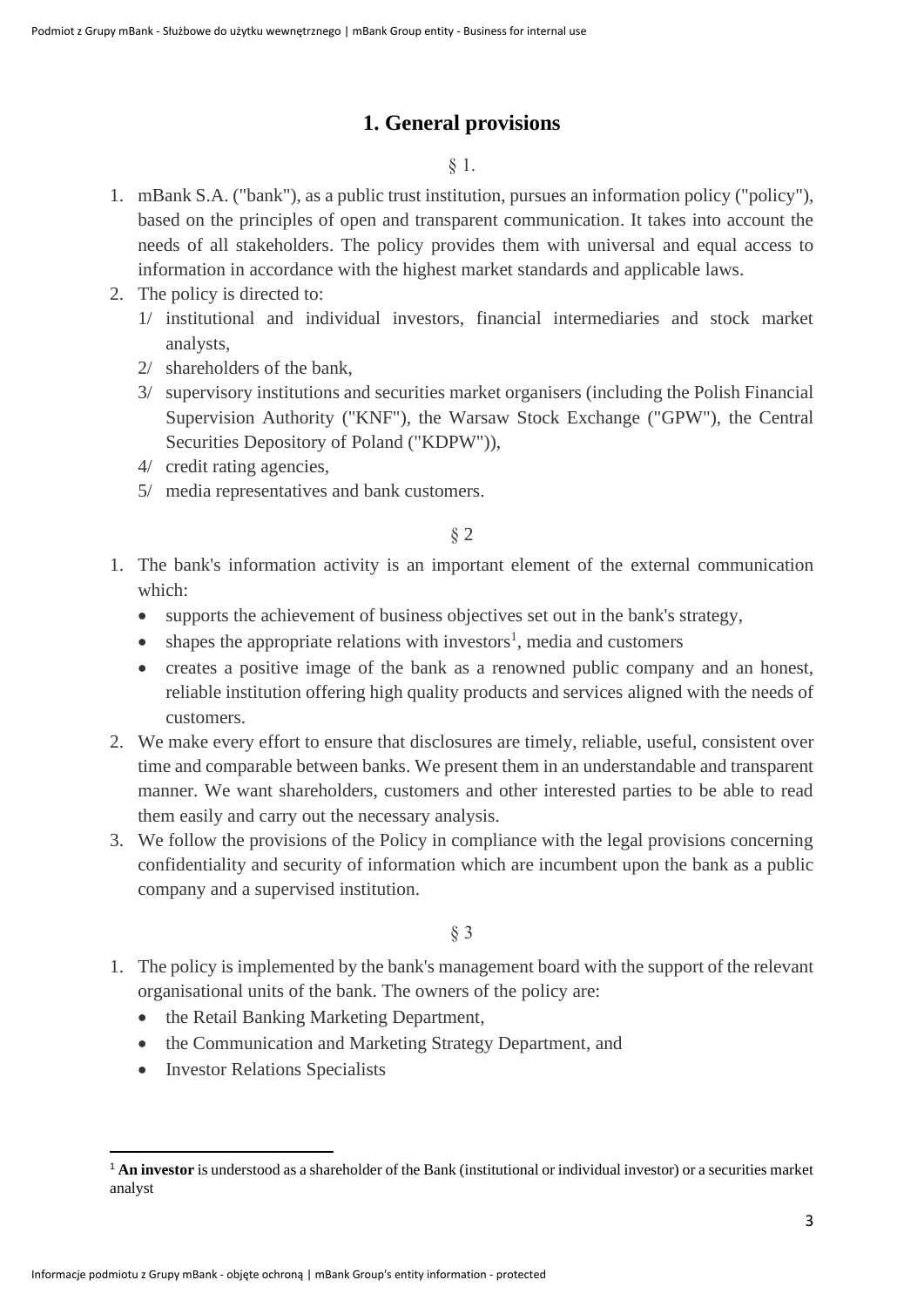who, together with the bank's organisational units responsible for the implementation of the policy, participate in its development and updating.

<span id="page-3-0"></span>2. The rules for disclosing information on capital adequacy are defined in a separate "Information Policy of mBank S.A. on capital adequacy".

## **2. Scope of disclosure**

§ 4.

- 1. We fulfil the information obligations of a public company. We provide current and periodic information to the public within the time limits and scope required by  $law$ .<sup>2</sup> including confidential information within the meaning of MAR.<sup>3</sup>
- 2. Notwithstanding the mentioned provisions, we publish the information required by other applicable provisions of common law, in particular the provisions of:
	- the Commercial Companies Code,<sup>4</sup>
	- the Banking Law,<sup>5</sup> t
	- he Act on Trading in Financial Instruments<sup>6</sup> and
	- other regulations and provisions relating to financial institutions and public companies listed on GPW.
- 3. We also apply the principles of information policy and communication with investors contained in the Principles of Corporate Governance, the "Best Practice for GPW Listed Companies 2021"<sup>7</sup> ("Best Practice"), and the Code of Ethics in Banking.<sup>8</sup>

#### § 5.

In addition, we disclose information on the adopted "Conflict of Interest Management Policy", including:

- the bank's management methods of material conflicts of interest and conflicts that could arise due to the bank's membership of the group9 or
- transactions concluded by the bank with other entities in the group in accordance with Recommendation 13.6 of Recommendation Z.

<sup>&</sup>lt;sup>2</sup> **Act on Public Offering** - Act of 29 July 2005 on Public Offering, Conditions Governing the Introduction of Financial Instruments to Organised Trading, and Public Companies

<sup>3</sup> **MAR** - Regulation (EU) No 596/2014 of the European Parliament and of the Council of 16 April 2014 on market abuse (Market Abuse Regulation) and repealing Directive 2003/6/EC of the European Parliament and of the Council and Commission Directives 2003/124/EC, 2003/125/EC and 2004/72/EC

<sup>4</sup> **Commercial Companies Code -** Act of 15 September 2000 - Commercial Companies Code

<sup>5</sup> **Banking Law -** Act of 29 August 1997 - Banking Law

<sup>6</sup> **Act on Trading in Financial Instruments -** Act of 29 July 2005 on Trading in Financial Instruments

<sup>7</sup> **Best Practice for GPW Listed Companies 2021** - [the text is available on the website of the Warsaw Stock](https://www.gpw.pl/dobre-praktyki2021)  **[Exchange](https://www.gpw.pl/dobre-praktyki2021)** 

<sup>8</sup> **[C](https://www.zbp.pl/getmedia/c54fc557-0e78-48e2-a92b-1a601685dbc7/KEB_final_WZ)ode of Ethics in Banking –** the text is available on [the website of the Polish Bank Association](https://www.zbp.pl/getmedia/c54fc557-0e78-48e2-a92b-1a601685dbc7/KEB_final_WZ)

<sup>9</sup> **The Group** means the bank and the Bank's subsidiaries subject to consolidation in accordance with the accounting principles binding at the Bank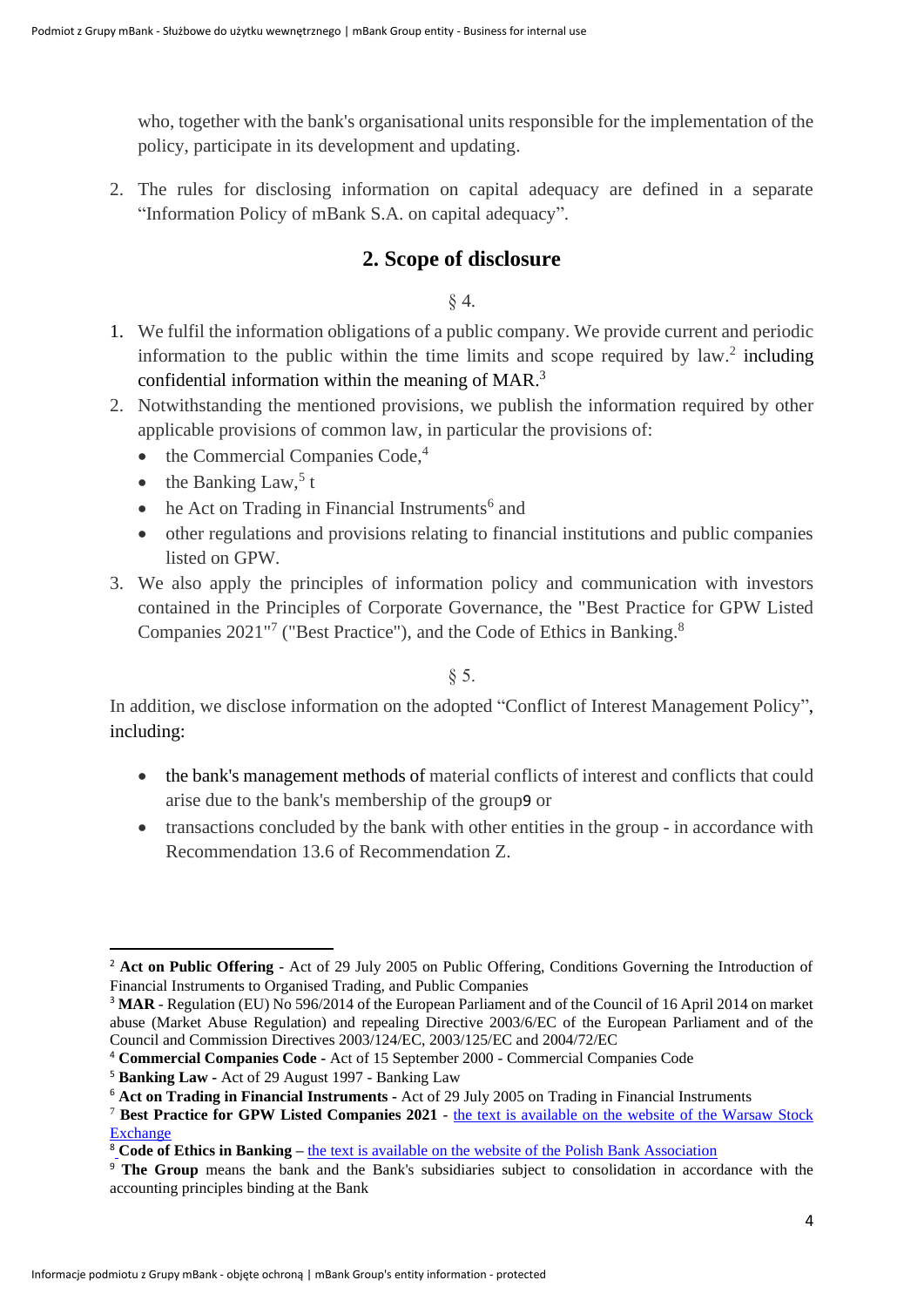For the purposes of the policy, we recognize that material conflicts of interest are conflicts with respect to members of the supervisory board and the management board of the bank. We described these issues in Chapter C. 4 of the "Conflicts of Interest Policy".

§ 6.

- 1. In the appendix to this policy, we have included the scope of information disclosed by the bank covered by the policy. It is in the form of a list of information and documents published by the bank, it includes the place of publication and frequency.
- 2. The bank's organisational units monitor the legal provisions regarding the bank's disclosures. They notify the policy owners of the necessity to make changes to the annex to the policy.

## **3. Implementation of information policy**

#### <span id="page-4-1"></span><span id="page-4-0"></span>**3.1 Communication with investors and other capital market participants**

#### § 7.

Relations with investors and other capital market participants are coordinated by investor relations specialists. On the bank's website, in the Investor Relations tab, we provide information on how investors can contact the bank.

#### § 8.

- 1. Communication with investors and other capital market participants is aimed at:
	- 1/ ensuring the highest standards of information for investors and other capital market participants, according to applicable laws and good practices,
	- 2/ building investor confidence by providing reliable and regular information to facilitate the valuation of the bank,
	- 3/ increasing investor interest and promoting a positive image of the bank as a public company.
- 2. We fulfil our information obligations in a reliable and transparent manner, in line with the highest standards for public companies listed on GPW. We ensure that current and periodic reports are published within the deadlines required by the applicable laws, and that their content enables investors to assess the bank's operations.

#### § 9.

- 1. To carry out information activities in relation to investors:
	- 1/ we provide information via the electronic information transfer system (EIB / ESPI),
	- 2/ we run the bank's website. We post on it, in accordance with legal regulations and good practices, information on investor relations (investor relations website),
	- 3/ we organise meetings, teleconferences and videoconferences with stakeholders faceto-face, individual or group,
	- 4/ we organise investor conferences, press conferences and thematic seminars.
- 2. We also communicate with the bank's shareholders during the General Meetings of Shareholders ("GM") via electronic communication (e-General Meetings), inter alia: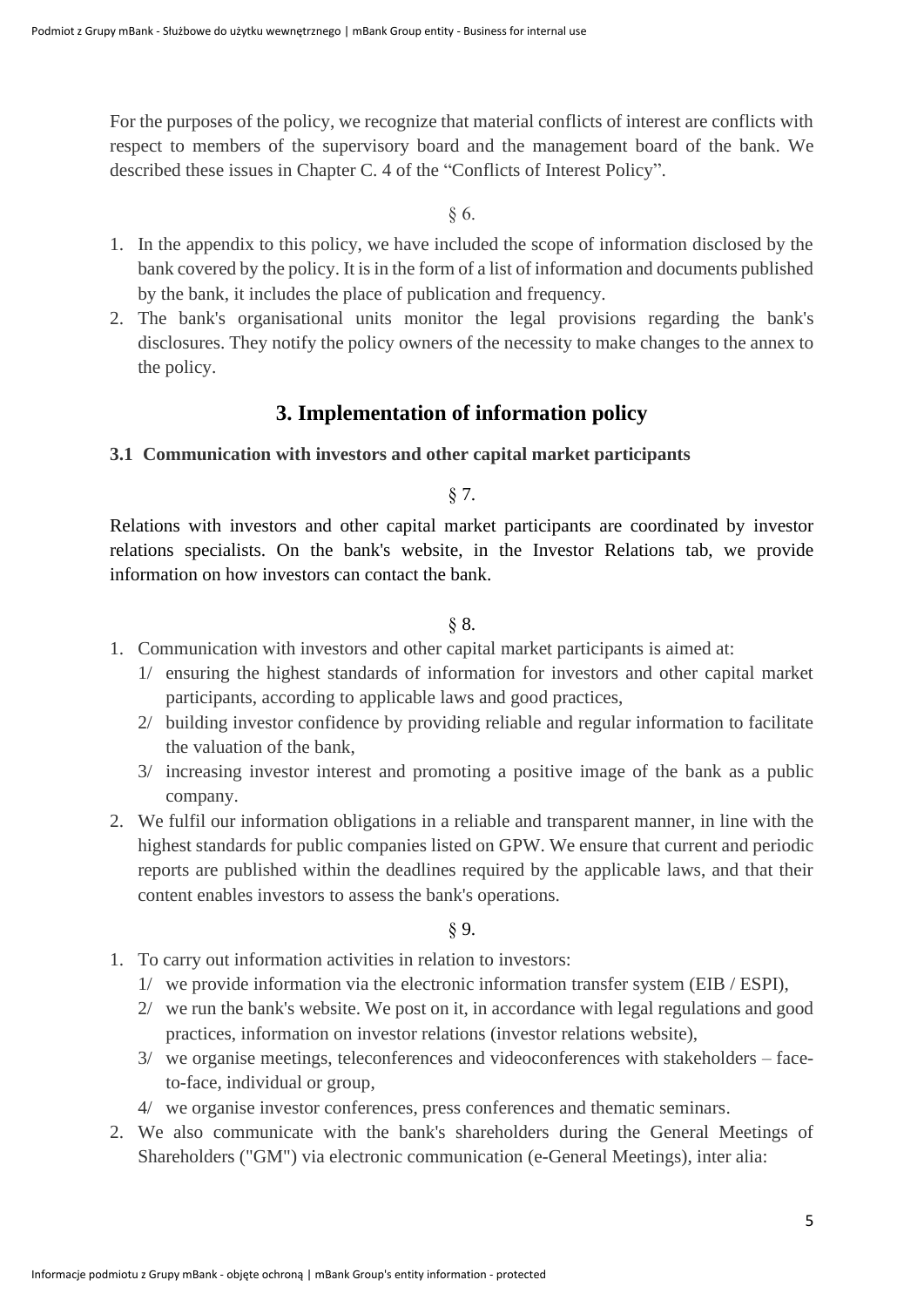- 1/ we provide shareholders with information and explanations and provide answers during the General Meeting,
- 2/ we provide publicly available real-time broadcast of GM sessions,
- 3/ we enable the media to participate in the General Meeting.
- 3. The investor relations specialists, according to their duties and within the limits of the applicable legal regulations and the resulting limitations, provide answers to investors' questions. They do it no later than within 14 days. In justified cases, they can reply after 14 days (they inform the investor in advance about the extended response time).

#### **3.2 Communication with media representatives**

#### <span id="page-5-0"></span>§ 10.

- 1. The press office is responsible for media relations. On the bank's website, in the Press Office tab, we provide information on how representatives of the media can contact the bank.
- 2. The spokesperson and the press office reporting to the spokesperson are responsible for the implementation of the policy regarding communication with the media.
- 3. On behalf of the bank, statements for the media are made exclusively by:
	- members of the bank's management board
	- members of the supervisory board,
	- the spokesperson, members of the press office, and
	- other persons authorised by the bank's management board or the spokesperson.

#### § 11.

- 1. The Bank maintains regular communication with media representatives through, among others :
	- 1/ press conferences,
	- 2/ press releases,
	- 3/ face-to-face meetings with journalists,
	- 4/ social networks,
	- $5/$  e-mail.
- 2. Answers to media enquiries are provided in accordance with best market practice in the shortest possible time. We take into account the limitations that result from the obligation of:
	- banking secrecy,
	- business secrecy,
	- confidential information or other information which might in any way impair the bank's competitive position.
- 3. We publish the bank's official announcements on the website: [www.mbank.pl](http://www.mbank.pl/) in the tab: Press Office.
- 4. In providing financial information, the press office is supported by investor relations specialists to ensure consistency of the information provided to :
	- the media
	- investors and
	- other capital market participants.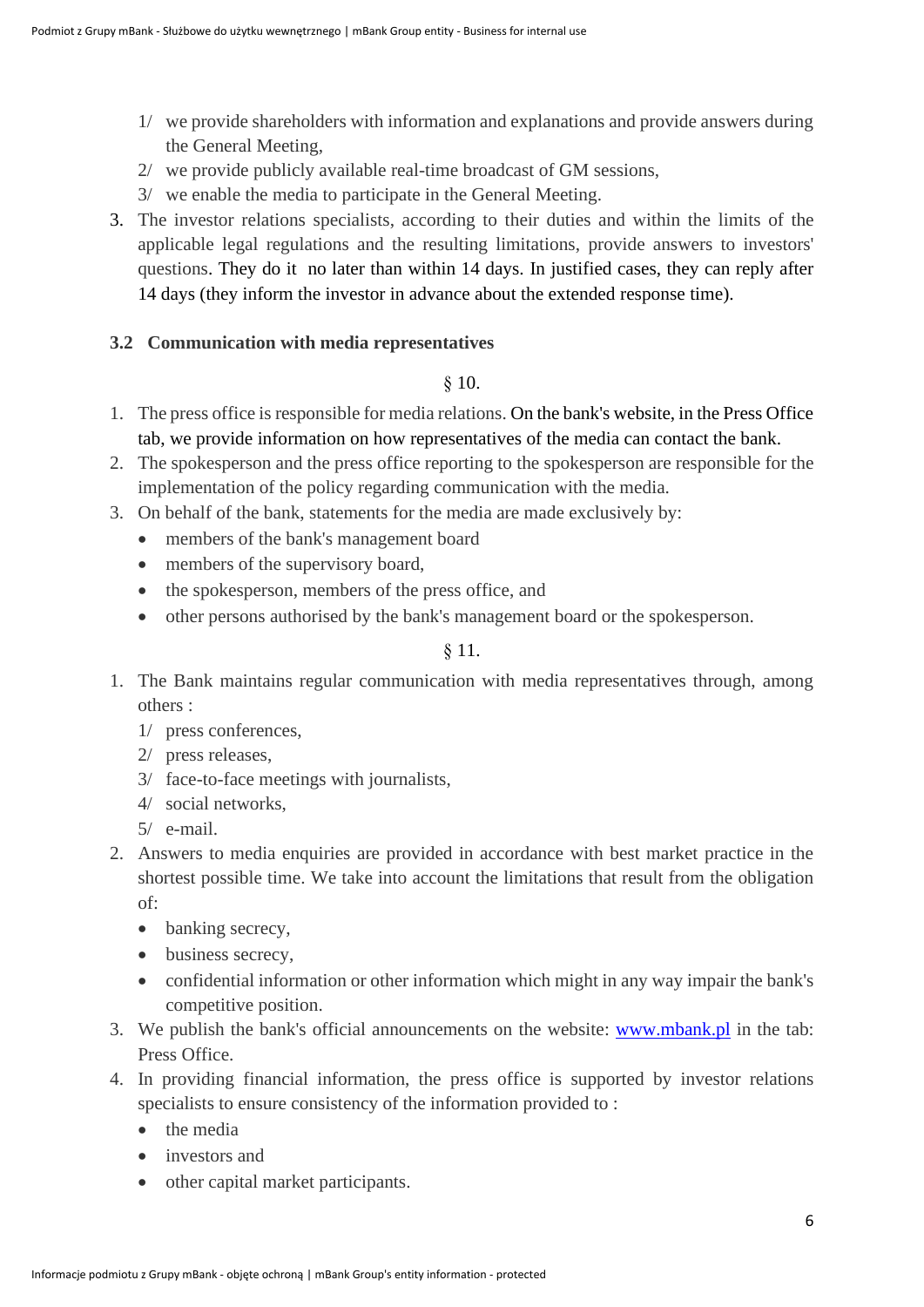#### <span id="page-6-0"></span>**3.3 Communication with customers**

#### § 12.

The bank's organizational units are responsible for the implementation of the policy towards customers, which:

- participate in direct customer service and contacts, and
- prepare communication addressed to the bank's current and potential customers.

#### § 13.

- 1. The Bank provides information to existing and potential customers of the bank.
- 2. Customer communication activities:
	- 1/ build the bank's image as a relationship bank and an institution of public trust,
	- 2/ increase customer interest in the bank's offer and solutions
	- 3/ increase customer satisfaction with the bank's services and solutions,
	- 4/ use customer feedback to build a relationship bank
	- 5/ improve the bank's operations to match the product offer to customer needs,
	- 6/ ensure that customers have access to information on available protection measures in their relations with the bank and eliminating conflicts,
	- 7/ comply with the law and regulations for the banking and insurance market.
- 3. We send information to customers as quickly as possible. At the same time, we maintain high quality standards. Our communication is transparent, reliable and comprehensive. We write simply so that our messages are understandable to everyone (we follow the rules of mKanon).
- 4. If we can't provide the client with the information he needs, we indicate the reasons why it is not possible, unless such explanation is prohibited by law.
- 5. We provide information to persons with special needs in forms such as:
	- an audio recording,
	- a visual recording of the content in Polish sign language,
	- a printout in Braille
	- a printout with a font size that is comfortable to read,

We do it within 7 days of request (Act of July 19, 2019 on providing accessibility to people with special needs).

#### § 14.

- 1. The bank's information activities with regard to customer relations primarily concern:
	- 1/ the bank's product offering
	- 2/ amending model contracts within the time limits laid down by legislation and provisions resulting from contracts,
	- 3/ the client's products and services and client's executed instructions,
	- 4/ conditions for the safe use of banking services,
	- 5/ the rules for the processing of personal data
	- 6/ answers and explanations to customer enquiries including questions, applications, complaints and appeals,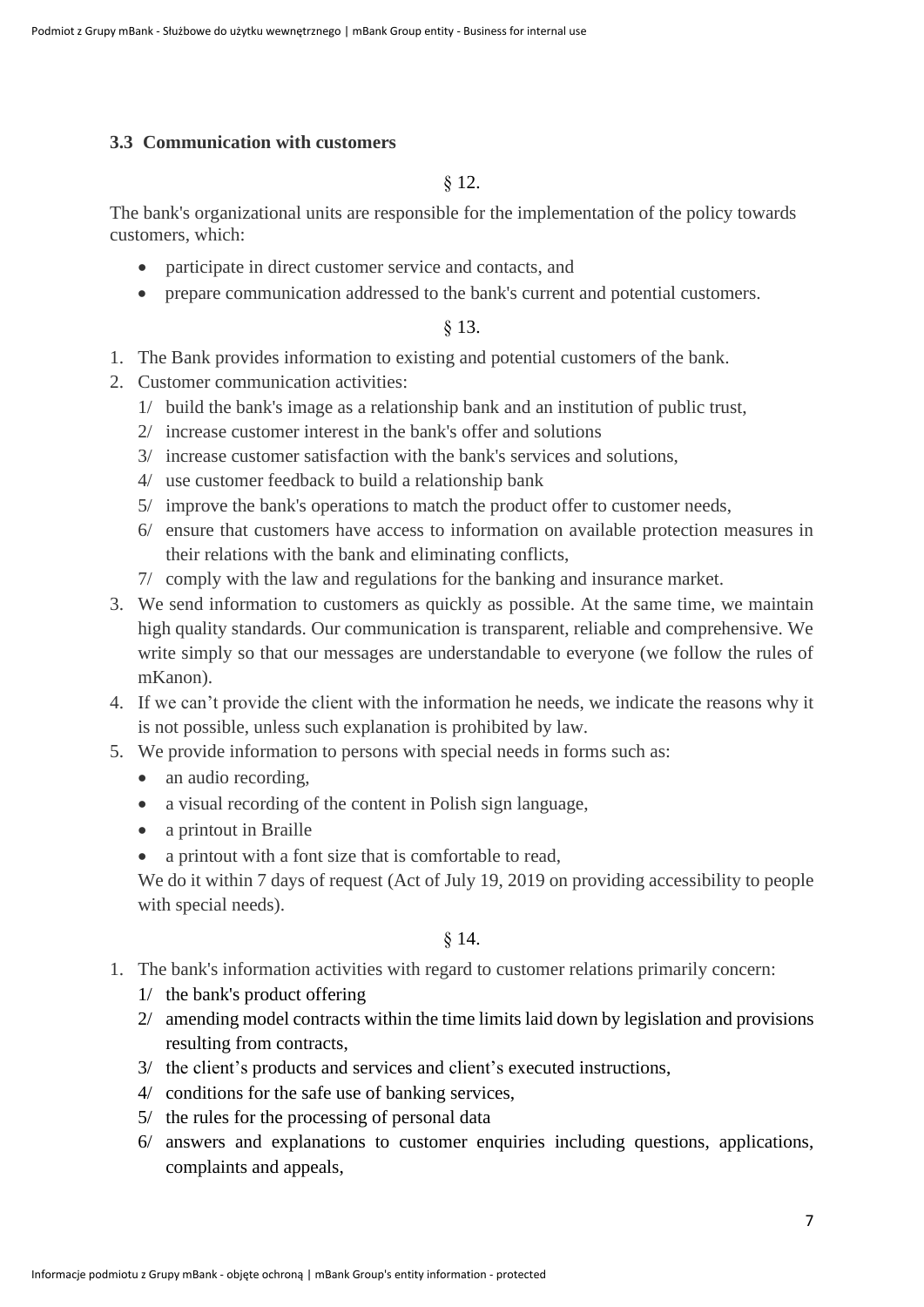- 7/ other circumstances required by law.
- 2. To communicate with customers, we use:
	- 1/ direct and telephone contact by the bank's employees, including employees of the bank's branches, the Contact Centre, as well as external companies acting on behalf of the bank,
	- 2/ online and mobile banking,
	- 3/ SMS messages,
	- 4/ e-mail,
	- 5/ traditional mail,
	- 6/ the bank's website,
	- 7/ social media,
	- 8/ advertising material.
- 3. Communication with the client takes place in the manner chosen by the client. The exceptions are situations in which applicable law, provisions of contracts concluded with a client or product regulations stipulate the obligation to communicate in a specific form, e.g. through registered channels.
- 4. The main source of information about the bank is the website [www.mbank.pl.](http://www.mbank.pl/) We provide it with documents and information required by law and other materials.

#### § 15.

- 1. In compliance with the requirements of the Act on Provision of Electronic Services. We respect the privacy of our customers and do not send any information which constitutes product offerings to persons who do not wish to receive it.
- 2. We provide customers with information about planned maintenance works related to internet banking in advance. We do it to enable the customer to plan the order at a convenient time for the customer.
- 3. We make every effort to ensure that information on changes to fees and commissions and the scope of the offer is communicated well in advance. We do it to enable customers to familiarise themselves with the new terms and conditions before they take effect.
- 4. We pay particular attention to exhaustive and friendly communication regarding the product sales process. We do it to enable the customer to properly assess the our offer and usefulness of products.
- 5. The bank's employees, on the basis of information obtained from the client, exercise the utmost care to offer customers only products and services tailored to their needs.

§ 16.

- 1. We replay to customer complaints in reliable and objective manner. We adhere to the regulatory and statutory deadlines
- 2. If the customer's claims are not accepted, we reply justifying our position together with an indication of the regulations constituting the grounds for rejecting the claim.

§ 17.

<span id="page-7-0"></span>When we provide a client with data covered by banking secrecy, we exercise diligence and follow the highest standards of security and confidentiality. To maintain the security of the